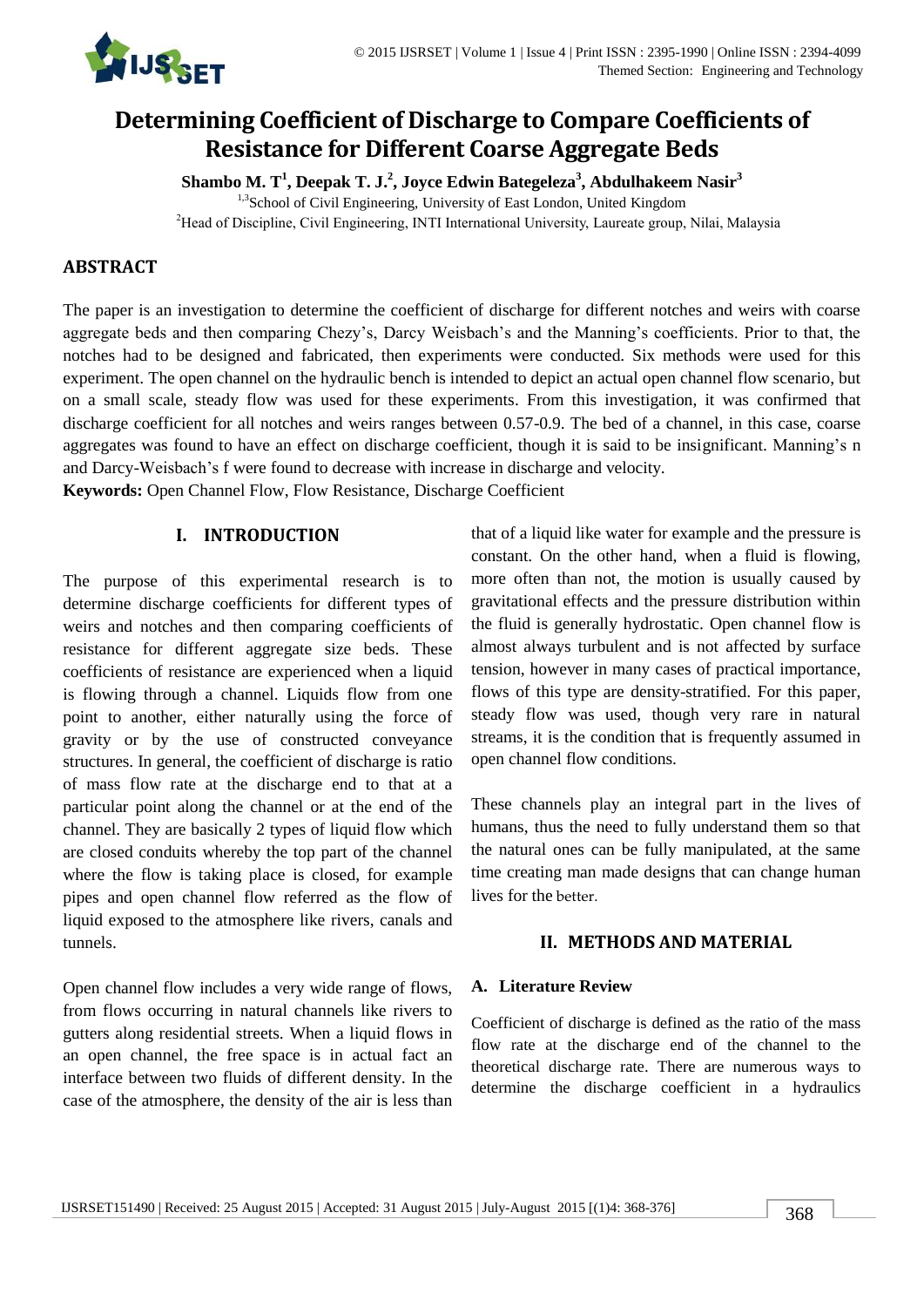laboratory. The common ones being the use of weirs, orifice, flumes, sluice gates and notches. In practise, the structures used for flow measurements should be accurate precise, economical and also easy to use (installation, operation and maintenance). Weirs allow flow water to be diverted to a structure that is calibrated, thus allowing flow rates to be measured as a function of depth of flow through the structure. In application, among other different types of weirs, sharp-crested weirs have been the most commonly used type of weir in open channel flow, this includes notches. Triangular, rectangular and trapezoidal seem be the more frequently used than the other type of weirs. For discharge measurements, a triangular notch with a small angle is found to be more accurate. However it can only measure low discharges [20]. This is because when a notch is used in open channel flow, the flow starts at a point and both discharge and flow increase as a function of depth. This will in turn spread out the low discharge end of the depth discharge curve, thereby increasing the accuracy. When high discharges are to be measured by single sharp crested weirs, backwater effects may end up affecting the structures located upstream of the weir, thereby reducing the accuracy.

When discharge measurements are to be undertaken with a reasonable sensitivity over a wide range of flows, the use of compound sharp crested weirs could be the appropriate solution [20].

To improve accuracy of flow measurements, modifications to the existing apparatus have taken place after some extensive research by the investigators. Consequently new types compound notches have been developed along with new formulas. Some of the modified notches are a combination of two separate notches or a combination of two shapes, like the one shown in the figure below. Figure 1 below shows a typical example of a compound notch combining a rectangular notch and a triangular notch. (USA Forest Services 1999)



**Figure 1:** Compound notch, suppressed rectangular with  $90^\circ$ triangular notch

However the compound weir shown in the image above has a major disadvantage when discharge begins to exceed the capacity of the triangular notch. When this happens, thin sheets of water will begin to spill over to the wide horizontal crests thereby causing discontinuity in the discharge curve [8]. In irrigation canals, the most commonly used compound weirs is a combination of a rectangular notch and a triangular notch with a small angle. Previous research suggests that the accuracy of flow measurements of this type is average when measurements are to be undertaken in the transition region between the two parts, ie; between the two shapes. Therefore to overcome this problem and also to measure discharge more accurately, research on using a combination of two triangular notches with different angles has been ongoing [20]. Example of such is shown in Figure 2 below.



**Figure 2:** Typical Cross section of compound weirs [19].

According to some researchers, the head over the weir can be adjusted to eliminate the effects of lateral and vertical contractions, though the applicability of this technique is limited [9], [17], [23]. As research progressed, a correction factor *K* was introduced to the head over the weir after the consideration of surface tension and viscous effects [3]. The value of the discharge coefficient is highly dependent on the angle of the notch for fully developed flow while for partially developed flow it is dependent on many other various factors. British Standard Institution recommends that the head over the weir has to be adjusted for partially and fully contracted types of flow. Most sources show similar curves for discharge coefficient and *K* without providing equations for the two. [1] used a curve fitting programme to develop the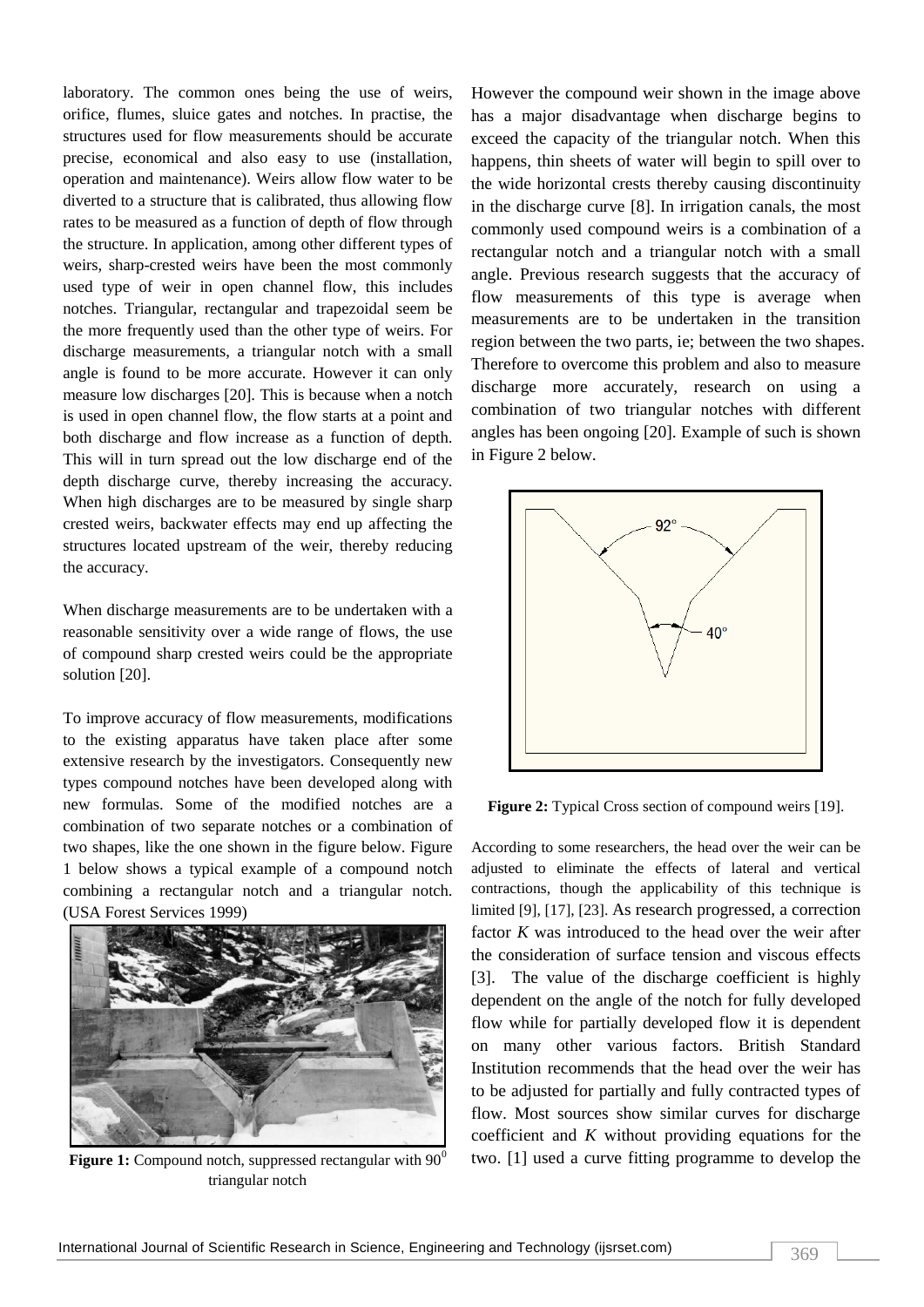formulas below, both formulas are related to the angle of the notch.

$$
C_d = 0.6072 - 0.000874 \Theta + 6.1 \times 10^{-6} \Theta^2
$$
  
(1)  
K = 4.42 - 0.1035 \Theta + 1.005 x 10<sup>-3</sup> \Theta<sup>2</sup> - 3.24 x 10<sup>-6</sup> \Theta<sup>3</sup>  
(2)

The tables below show typical theoretical values of discharge coefficients for different types of weirs [27].

|  |  |  | Table 1: Typical values of Discharge coefficients |  |
|--|--|--|---------------------------------------------------|--|
|--|--|--|---------------------------------------------------|--|

| of<br><b>Type</b>  | $Max C_d$ | Min $C_d$ |
|--------------------|-----------|-----------|
| weir/flume         |           |           |
| Broad crested weir | 0.6       | 0.9       |
| Sharp crested weir | 0.57      | 0.9       |
| Crump weir         | 0.57      | 0.9       |
| Overshot weir      | 0.6       | 0.9       |
| Venturi flume      | 0.6       | 0.9       |

|  |  |  |  | Table 2: Triangular weirs coefficient of discharge |  |  |
|--|--|--|--|----------------------------------------------------|--|--|
|--|--|--|--|----------------------------------------------------|--|--|

| <b>Head</b><br>(cm) | <b>Weir Angle (degrees)</b> |       |       |       |       |
|---------------------|-----------------------------|-------|-------|-------|-------|
|                     | 22.5                        | 30    | 45    | 60    | 90    |
| 15.24               | 0.611                       | 0.605 | 0.596 | 0.590 | 0.584 |
| 30.48               | 0.593                       | 0.590 | 0.583 | 0.580 | 0.576 |
| 45.72               | 0.586                       | 0.583 | 0.578 | 0.575 | 0.572 |
| 60.96               | 0.583                       | 0.580 | 0.576 | 0.573 | 0.571 |
| 76.2                | 0.580                       | 0.578 | 0.574 | 0.572 | 0.570 |

The Manning's formula, developed in 1889 by Robert Manning, an Irish engineer, the Manning's formula has recently been modified to its present well known form:

$$
V = \frac{1}{n} R \frac{2}{3} S \frac{1}{2}
$$
 (3)

This formula developed from different formulas based on Bazin's experimental data then it was verified by 170 observations. Because of its simplicity and clarity, the Manning's constant is the preferred constant of friction in practical applications. Consequently it has become the most widely used of all uniform flow formulas for open channel flow computations.

When applying Manning's formula, complications may arise in determining the coefficient of roughness *n*, this is because there is no exact method for selecting the *n* value. Currently, with present knowledge, the process of selecting *n* actually means to estimate the resistance of flow in a given channel which will not be accurate, though experienced engineers can use their experience to obtain a more accurate value of *n*, unlike novice engineers. It would be naive for engineers to assume that the value of  $n$  is the same along the whole channel as this is highly unlikely. In actual fact, the value of *n* is extremely variable and is dependent upon a range of design factors.

According to [24], these are the factors that determine Manning's coefficient. Please note that these factors are dependent on each other and the effect of a certain factor may also be mentioned be in another factor: surface roughness, vegetation, channel irregularity, channel alignment, silting, scouring, obstruction, stage, discharge and seasonal change.

The Chezy's formula, regarded as the first uniform flow formula was developed by Antoine Chezy in 1769 is given below.

$$
V = C\sqrt{RS} \tag{4}
$$

Mathematically the Chezy's formula can be derived from 2 assumptions, one made by Chezy and the other made by Brahms in 1754. The one made by Chezy states that the force resisting the flow per unit area of the stream bed is proportional to the square of the velocity; that is the force is equal to  $KV^2$  where K is a constant of proportionality.

A simple derivation developed by [11] is given below. The surface of contact of flow with the stream bed is equal to the product of the wetted perimeter and the length of the channel reach. This implies that:

Force resisting the flow = 
$$
KV^2PL
$$
 (5)

Second assumption is a basic principle in uniform flow which is believed to have been developed by Brahms. This principle states that in uniform flow the effective component of gravity-force causing the flow must be equal to total force of resistance. The effective gravityforce component is parallel to the channel bottom and equal to: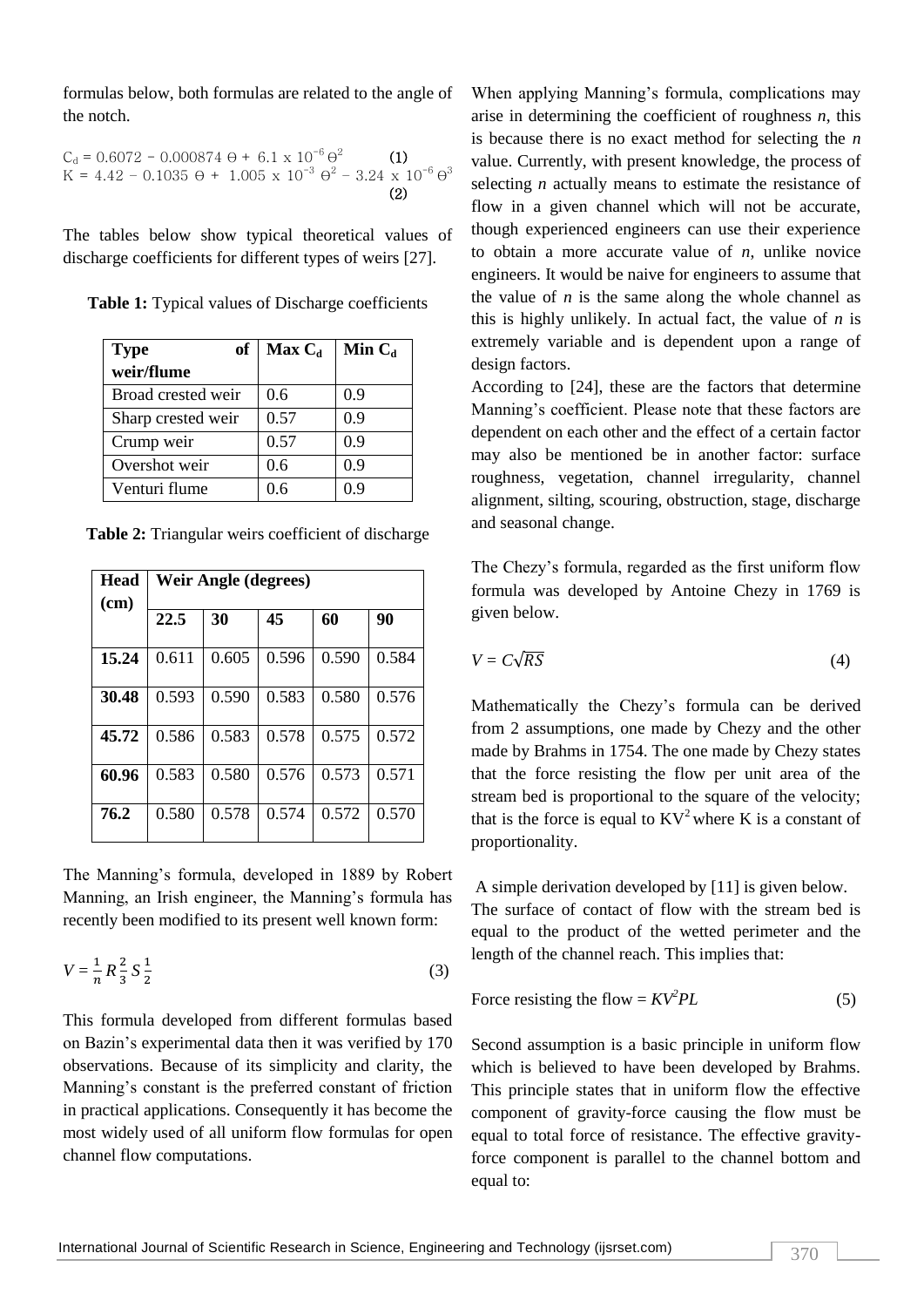$$
W A L \sin \theta = W A L S \tag{6}
$$

Hence:

 $WALS = KV^2PL$  (7)

Let  $A/P = R$  and let  $\sqrt{W/K}$  be replaced by a factor *C*, then the previous equation can be replaced by the Chezy's formula:

$$
V = C\sqrt{RS} \tag{8}
$$

Darcy-Weisbach's frictional factor, though commonly used in pipes, this formula is also used in open channel flow computations to calculate the frictional factor of the wetted perimeter in the channel. Developed by Weisbach in 1845 for pipes, it was later refined by Darcy. In actual fact, the American Society of Civil Engineers Task Force on frictional factors supported the use of this formula in open channel flow [23]. Consequently the formula has been applied to open channels in its general form given below:

$$
C = \sqrt{\frac{8g}{f}}
$$
 (9)

[11] classified elements of flow resistance into four components:

- i) Surface or skin friction.
- ii) Form resistance or drag.
- iii) Wave resistance from free surface distortion.
- iv) Resistance associated with local acceleration or flow unsteadiness.

After some intensive research he came up with the formula below which incorporates all the elements using the Darcy-Weisbach's formula.

 $f = F (R, K, \Omega, N, F, U)$  (10) Where: f = Darcy-Weisbach's frictional factor

- $R =$  Reynolds number
- $F =$  Froude number
- $F =$ Function

K = Relative roughness expressed as  $k_s/R$  where  $k_s$  is the equivalent of wall surface roughness and *R* is the hydraulic mean radius of the channel

- $\Omega$  = Cross sectional geometrical shape
- $N = Non-uniformity of channel in both profile and plan$
- $U =$ Degree of flow unsteadiness

Developed in 1883, Reynolds number is defined as a dimensionless parameter that gives a measure of the ratio of inertial forces to viscous forces. The number is then used to quantify the flow conditions. Froude number is the ratio of characteristic velocity to gravitational wave velocity. It is also a dimensionless parameter.

The most common source for *f* is the Moody diagram.

## **B. Previous Work**

Research by previous authors clearly shows that Manning's roughness coefficient *n* is the commonly used coefficient in the design of open channels. A formula to show the relationship between the three coefficients is given below.

$$
\sqrt{\frac{f}{8}} = \frac{n}{R^{\frac{1}{6}}} \frac{\sqrt{g}}{1} = \frac{\sqrt{g}}{c} = \frac{\sqrt{gRS}}{V}
$$
\n(11)

From equation (11) it can be noted that from knowing the value of one of the coefficients, the corresponding coefficients can be determined using the formula. This equation is derived from the coefficient formulas and it shows that the three are in similar form and are interchangeable (James et al., 2001). Generally, different equations are used for computations in different scenarios and the required coefficients are estimated in different ways. Equation (11) can also be applied to momentum or energy resistance coefficients for a point along the channel and also a cross section of the channel. When used in the form above, the equation clearly shows that there is no clear theoretical advantage of one coefficient over the others therefore a comparison of the three coefficients and formulas from a practical aspect may be useful since it is practically impossible for there to be no difference among the three [6].

All the equations that have been stated in this paper are only applicable if the flow is steady. Steady uniform flow is a flow in an open channel, is flow in an open channel where the depth of flow does not change, or the flow is assumed to be constant during the time interval under consideration. [14]

Traditionally the Darcy-Weisbach's *f* has the advantage of being directly related to fluid mechanics by scientists and engineers worldwide to the point whereby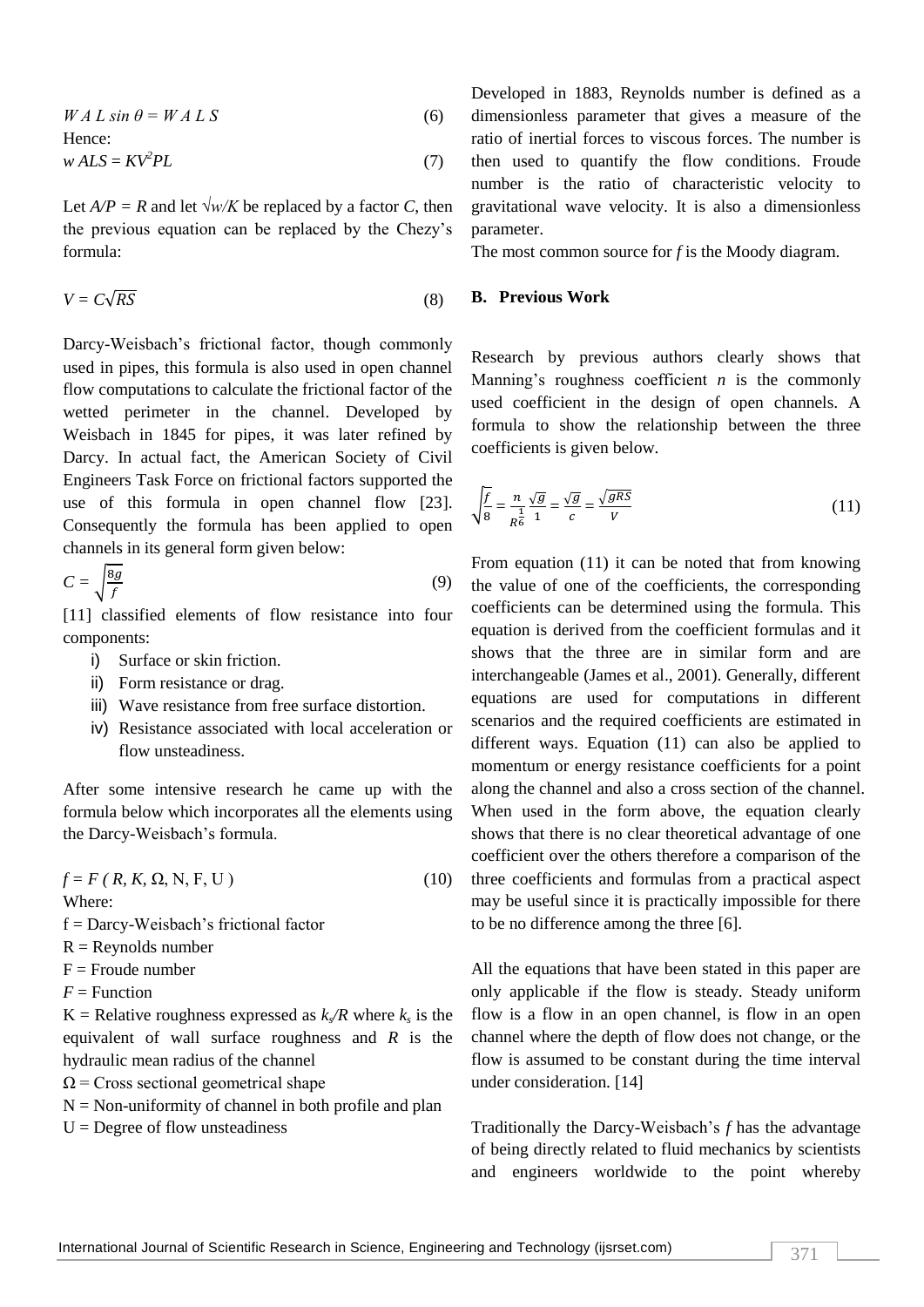sometimes it may be misquoted as a theoretical coefficient. The Chezy formula is the most simple to use and was the first to be developed. On the other hand Manning's *n* is assumed to be nearly constant and is almost independent of flow depth and when the Reynold's number R, which determines whether the flow is laminar or turbulent is highly turbulent over a rigid rough surface. The most reliable source to find *f* is the Moody diagram, developed by Moody using *f*, R and roughness relative roughness. [23] developed tables for Manning's *n*, this the most common and reliable source to estimate the values of *n*. For Chezy's *C* there has not been any recognised table to date.

In the field of fluid mechanics, *f* is sometimes associated with the concept of shear-momentum. It is rare for other engineers in various engineering disciplines other than hydraulic engineering to consider *f* as an energy loss coefficient. Traditionally *f* is regarded as a point value that is related to the distribution of velocity and discharge of channel, though at times some hydraulic engineers extend it to cross section or reach values and they may also consider it as energy loss coefficient [6].

The determination of resistance coefficient values by Manning used data obtained from the field followed the head loss energy concept that is applied to channel reaches. (Manning's 1891 article]. Channel wall resistance was also mentioned. In hydraulic engineering *n* has been used to calculate values for channel reach energy loss coefficient values. Thus, it seems as if it is more appropriate to use Darcy- Weisbach's frictional factor for point resistance while Manning's *n* can be used for cross sectional and reach resistance coefficients. Field experience from professional engineers suggests that *n* is a simpler coefficient that can accommodate the effects of other parameters.

Another form of Darcy-Weisbach formula given in equation (10) can also be applied to the Manning's resistance coefficient in the form of:

$$
\frac{n}{ks^{1/6}}\tag{12}
$$

When used this way, equation (12) will replace the K in equation (10) which is the relative roughness. [12] was the one who went on to develop what is now known as the Moody diagram. The Moody diagram is mainly used in the design of pipes and is applicable for steady uniform flow in straight, constant diameter rigid pipes. From equation (10) only two of the six parameters given in the equation are taken into consideration that is the Reynolds number R and the relative roughness *k<sup>s</sup>* /R for Nikuradse type dense random surface. In practise, the six parameters in equation (10) and the four elements that resist flow in channels interact in a nonlinear manner such that any linear relationship is merely based on assumption. For this reason, in open channel flow computations, equations (3), (8) and (9) are commonly used.

When the Moody diagram was being developed, equivalent roughness  $k_s$  was used. Values of  $k_s$  were obtained using the relationship shown in equation (10).

#### **C. Research Methodology**

For this investigation, a hydraulic bench, open channel, three weirs and three notches were used along with different sizes of coarse aggregates. The table shows the specifications of the hydraulic bench and open channel.

**Table 3:** Channel Specifications of Hydraulic Bench and Open channel

|        | Open Channel    | Hydraulic    |  |
|--------|-----------------|--------------|--|
|        |                 | bench        |  |
| Length | 2.5<br>meters,  | 0.9 meters,  |  |
|        | testing section | full bench   |  |
|        | 1 meter         | used to test |  |
| Width  | $0.079$ meters  | 0.25 meters  |  |

Once the discharge coefficients and the resistance factors were obtained an analysis was then done. Values obtained on the open channel were also then compared to those obtained on the hydraulic bench. The data obtained from these experiments may only be applicable to small open channels like small rivers, canals and streams. Steady flow will be used in this research and the slope will be kept at a constant value of one. Most of ) the previous works relevant to this research paper have mainly focussed on Manning's and Chezy's coefficient as they are the main coefficients used in open channel hydraulics, Darcy-Weisbach is more common for pipes. However this text will further document the relationship between the three coefficients that is Chezy's, Manning's and Darcy-Weisbach's.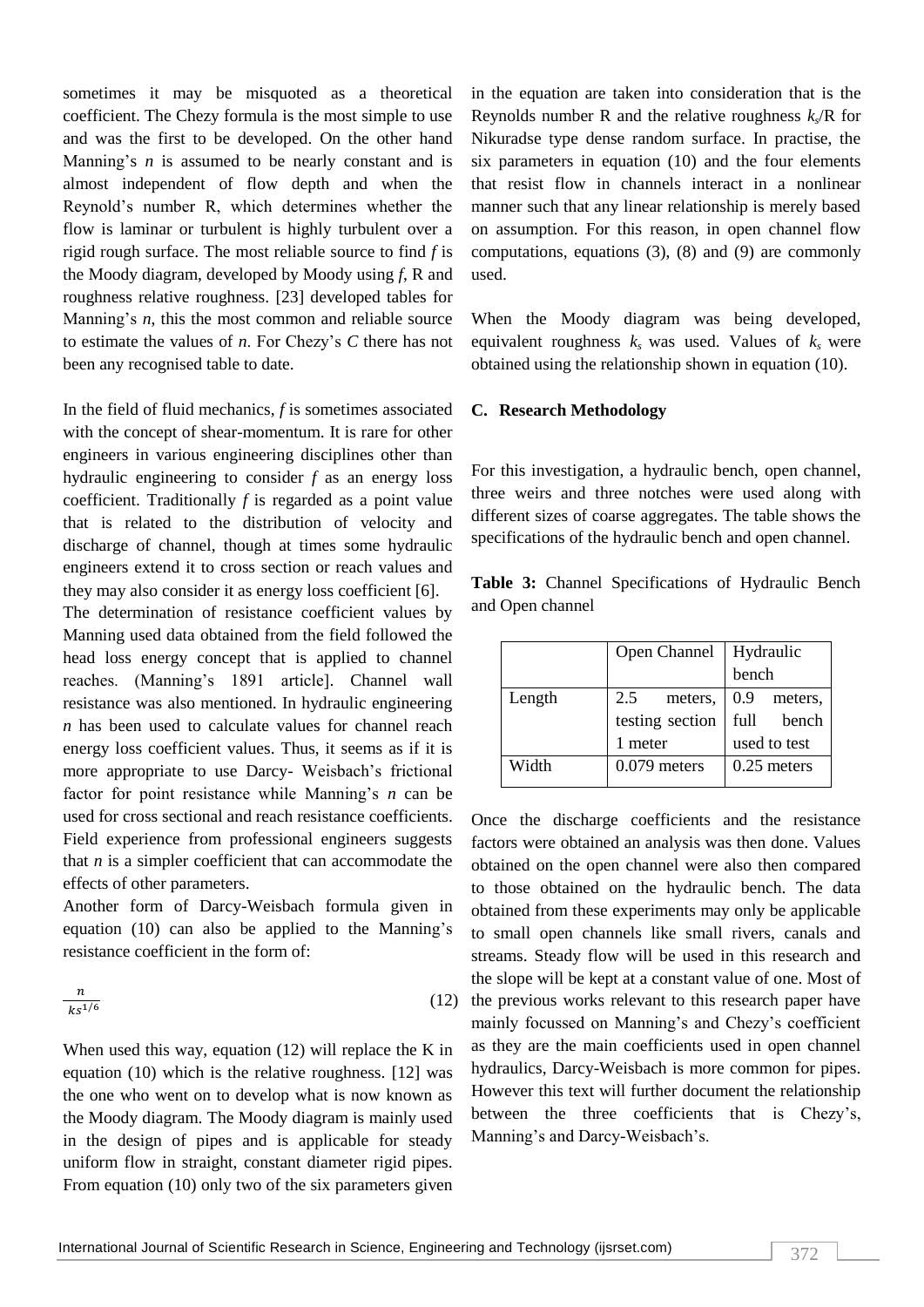According to [19] notches tend to be more accurate than weirs. This is because when water flows over a notch, it starts at a point where both the discharge and width of flow gradually increase as a function of the depth. This will then result in dispersing the low discharge end of the depth discharge curve, thereby allowing a more accurate value of discharge to be obtained. In these experiments steady flow was used.

#### **III. RESULTS AND DISCUSSION**

The area of discharge coefficients has been extensively investigated. At present moment, a few tables of expected discharge coefficients have been published, though they might be small deviations, they are usually within the same range. A comparison of the results obtained from this investigation and those published by (Water Resources Engineering, M Kent Loftin,1999) is given in the table below.

#### **Table 4:** Expected and Observed  $C_d$  values

|                  | Min $C_d$ | $Max C_d$ | Observed<br>$C_d$ |
|------------------|-----------|-----------|-------------------|
| Crump            | 0.57      | 0.9       | 0.817             |
| Sharp<br>crested | 0.57      | 0.9       | 0.633             |
| Overshot         | 0.6       | 0.9       | 0.513             |
| Rectangular      | 0.57      | 0.9       | 0.582             |
| 60 <sup>0</sup>  | 0.57      | 0.9       | 0.585             |
| $90^{0}$         | 0.57      | 0.9       | 0.638             |

Factors that affect the discharge coefficients are given below:

- Whether the tests were conducted in the laboratory or in a natural set up.
- Size of the apparatus used.
- Type of flow used
- Slope during the experiments.
- Range of flow used for the testing.
- The terrain of the channel.

Literature relating discharge coefficient to channel bed could not be obtained. This is because of the complex nature on the subject. When aggregates are on the bed of a channel, a lot of factors need to be considered, size, spacing, arrangement, and friction to name a few. In the analysis of aggregate size on coefficient of discharge, it will be difficult, if not impossible to accurately determine the effect of size only on the discharge coefficients, considering the fact that it is not only size that has an effect. Below is a graph showing the variation of discharge coefficient and aggregate size.



**Figure 2:** Graph showing discharge coefficient values for different aggregate sizes



**Figure 3:** Graph showing discharge coefficient values for different aggregate sizes

Figure 2 shows results obtained using a sharp crested weir while in Figure 3 a  $60^{\circ}$  notch was used. From these two graphs it difficult to conclude the effect of aggregate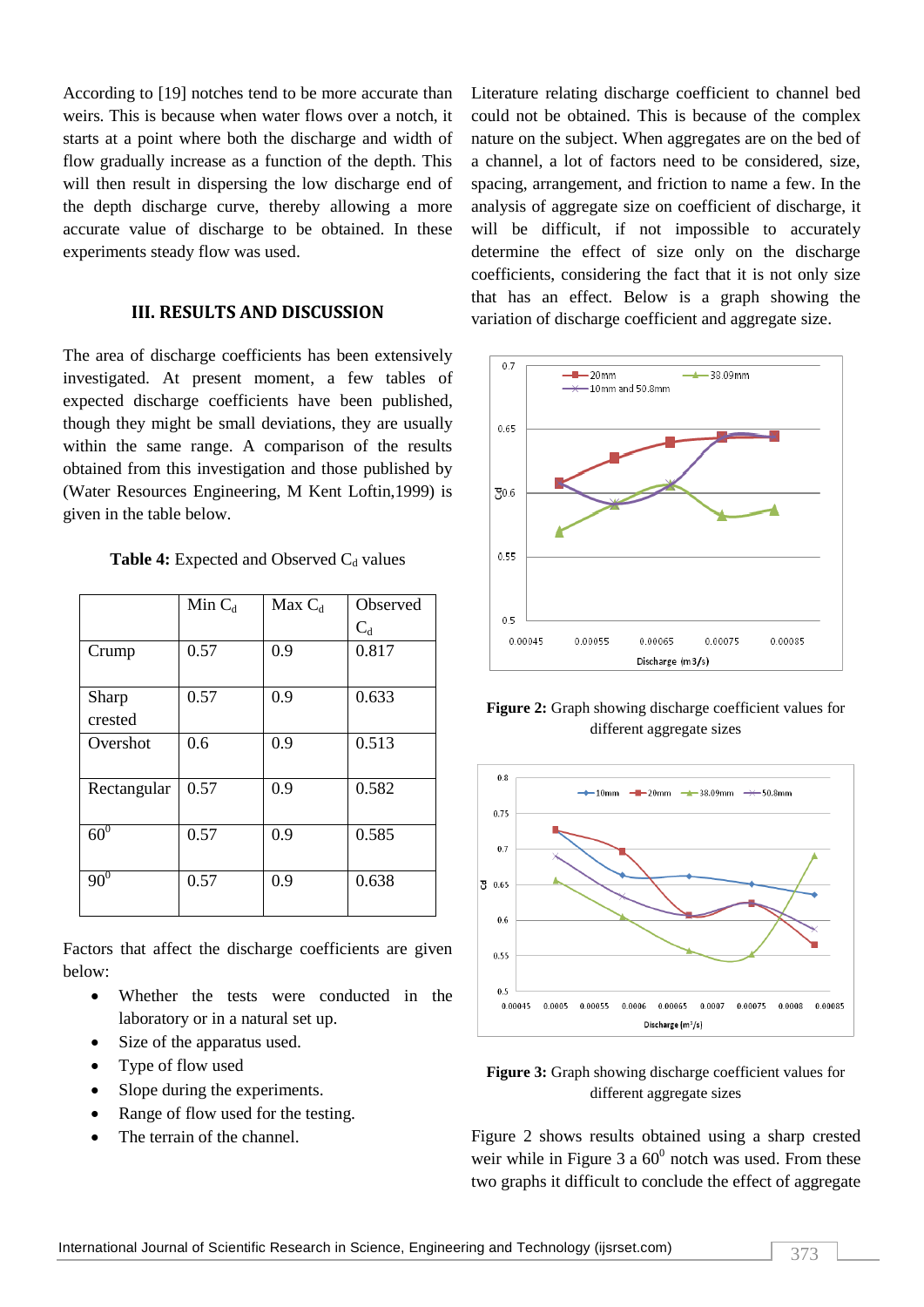size on the discharge coefficient. However on a closer look at the trend it would seem as if the graph would be that of simple harmonic motion and its decreasing. The current formula to calculate discharge coefficient does not accommodate for aggregate size as it is said to be negligible thus the lack of need to consider aggregate size in practice. In designs of high accuracy, it might be necessary to determine the actual effect of aggregate size. [16], concluded that a channel does not have an effect on coefficient of discharge, implying the bed of channel may not affect the discharge coefficient obtained for a particular weir on that particular bed. On the other hand, the aggregates are bound to have an effect on the flow of the water, Roberson and Wight (1973). The time taken by the water to flow along the channel will be increased because of the obstruction and backwater effects will inevitably be experienced due to the presence of the aggregates. For as long as there are no modifications to existing formulas to accommodate aggregate size, the real effect of the bed on discharge coefficient will remain elusive.

A typical graph of resistance coefficients against aggregate size shown below.



**Figure 4:** Graph of resistance coefficients against aggregate size.

From the graph above it is clearly evident that resistance in a channel increases with aggregate size. However discharge in a channel is directly proportional to velocity, consequently decreasing the resistance in an open channel. This is illustrated in figure 5. It is also worth mentioning the fact that when resistance is high and discharge is low, the difference between the Manning's n and Darcy-Weisbach's *f* is more than when resistance is low and discharge is high. This would mean that when there is high resistance, the difference between these two coefficients is substantial and when discharge

increases, the difference is reduced. Some authors use the formula below to determine Darcy-Weisbach's frictional factor.



**Figure 5:** Graph of resistance against discharge in an open channel

For this particular investigation, the difference between the two formulas is merely numerical since the major difference between the two formulas is based on gravity. This is because the setup of this experiment maintained a slope of one, implying that the likelihood of any gravitational influences was low.

The density of aggregates affects the resistance in a channel. In this scenario, the aggregates on the hydraulic bench will definitely be higher than those in the open channel because of the difference in width. This basically means that the size of the channel will be a factor along with the density of the aggregates. In this case, the aggregates in the hydraulic bench had a higher density than those in the hydraulic bench.

A comparison of the average manning's *n* values of the four aggregate sizes was made with [22] table. The values obtained for this investigation were found to be in the same range, however Chow's table does not give Manning's values for aggregate sizes. Such a table is given below.

Table 5: Values of n for different beds

| <b>Aggregate size</b> | Manning's n |
|-----------------------|-------------|
| 10mm                  | 0.050215    |
| 20 <sub>mm</sub>      | 0.052047    |
| 38.09mm               | 0.054706    |
| 50.8mm                | 0.055366    |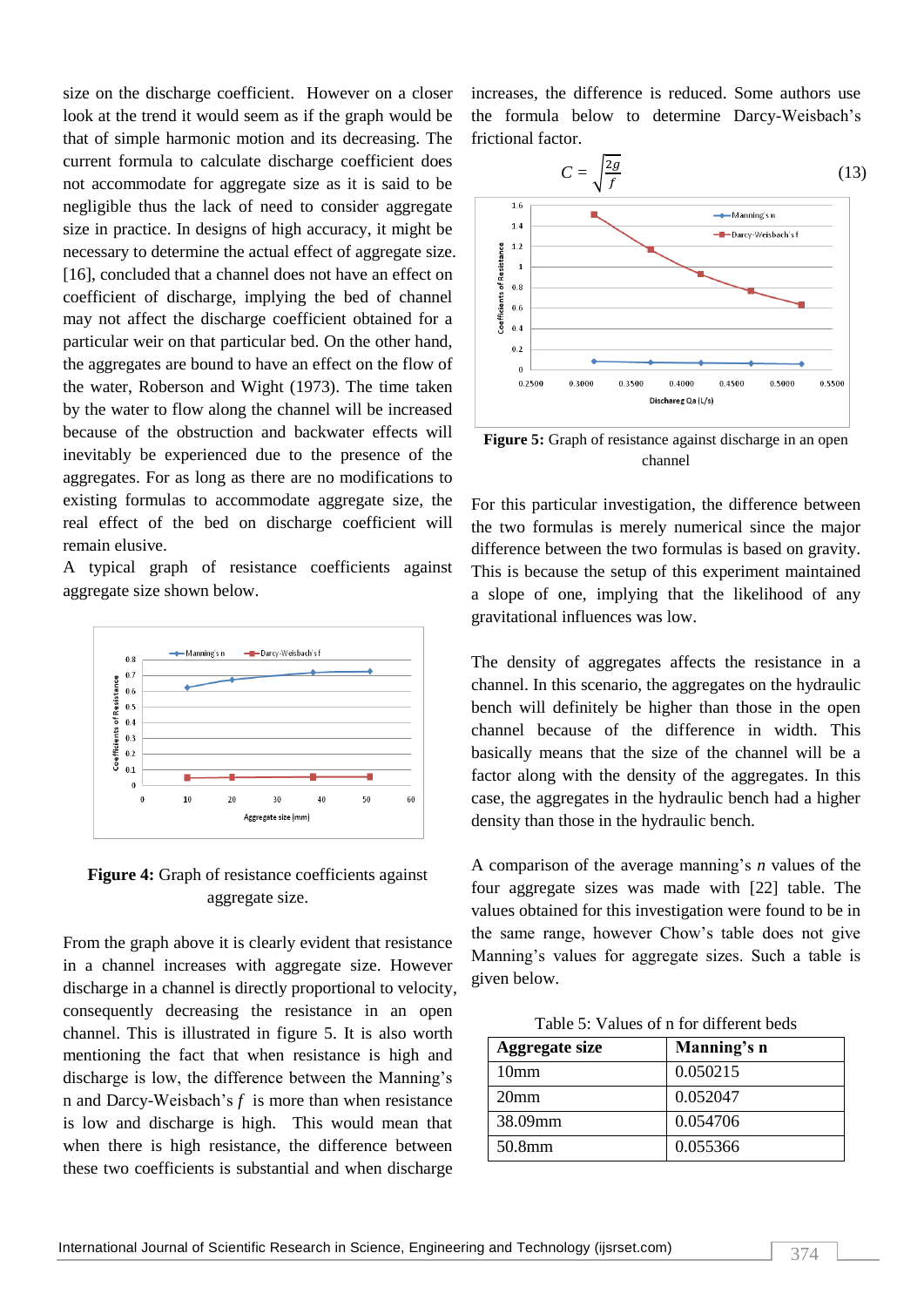The high dependence of Manning's *n* values on aggregate size is shown below by the high  $R^2$  value.



**Figure 6:** Graph of aggregate size against Manning's *n*

As the size of aggregates increase, more friction and obstruction of the water in the channel is experienced. Though permeability of the bed increases due to the more and bigger gaps between the aggregates, resistance to flow will increase. The increase in back water effects will also be a major factor in increasing the resistance.

On the other hand, the relationship between Chezy's *C*  and velocity is directly a proportional one. This is illustrated Figure 7.



**Figure 7:** Variation of velocity components and discharge The velocity components are highly dependent on discharge and when discharge increases, velocity increases, thereby reducing the friction that is experienced in the channel. However as the aggregate sizes increases, Chezy's *C* decreases. This is evidenced in Figure 8.



**Figure 8:** Relationship of Chezy's C and aggregate size A comparison of figure 8 and figure 9 will show that Manning's *n* and Darcy Weisbach's *f* are inversely proportional to Chezy's *C.*

#### **IV. CONCLUSION**

Theoretically there does not seem to be any clear advantage of any formula over the others, therefore any comparison is made from a viewpoint [6]. The Chezy's formula is the most simple to use and also has the longest history. Dacry-Weisbach's *f*, though more popular for pipes can also be used in open channels and was recommended by United States Geological Survey. However Manning's *n* seems to be more popular. This could be because the reference tables are easily available and can be applied during the design of open channels. In 1967, Barnes came up with a picture book for Manning's *n* reference. The high repeatability of Manning's *n* values makes it more easier to use at the same time allowing more research to be done on it so that comparisons can be made. The Moody diagram presents a source for Darcy-Weisbach's *f*, but there is no recognised table or figure for Chezy's C values. This could be due to the low level of reproducibility of Chezy's C experiments.

The following conclusions were made from this investigation.

- i) Experiments to determine discharge coefficient were conducted on the hydraulic bench and open channel with different types of weirs and notches for different sizes of coarse aggregate beds, the following observations were found:
	- a) The head in an open channel increases with discharge.
	- b) Velocity increases with discharge.
	- c) Coefficient of discharge for all notches and weirs varies between 0.57-0.9.
- ii) The observations made with respect to resistance are given below:
	- a) Chezy's *C* is inversely proportional to Manning's *n* and Darcy-Weisbach's *f.*